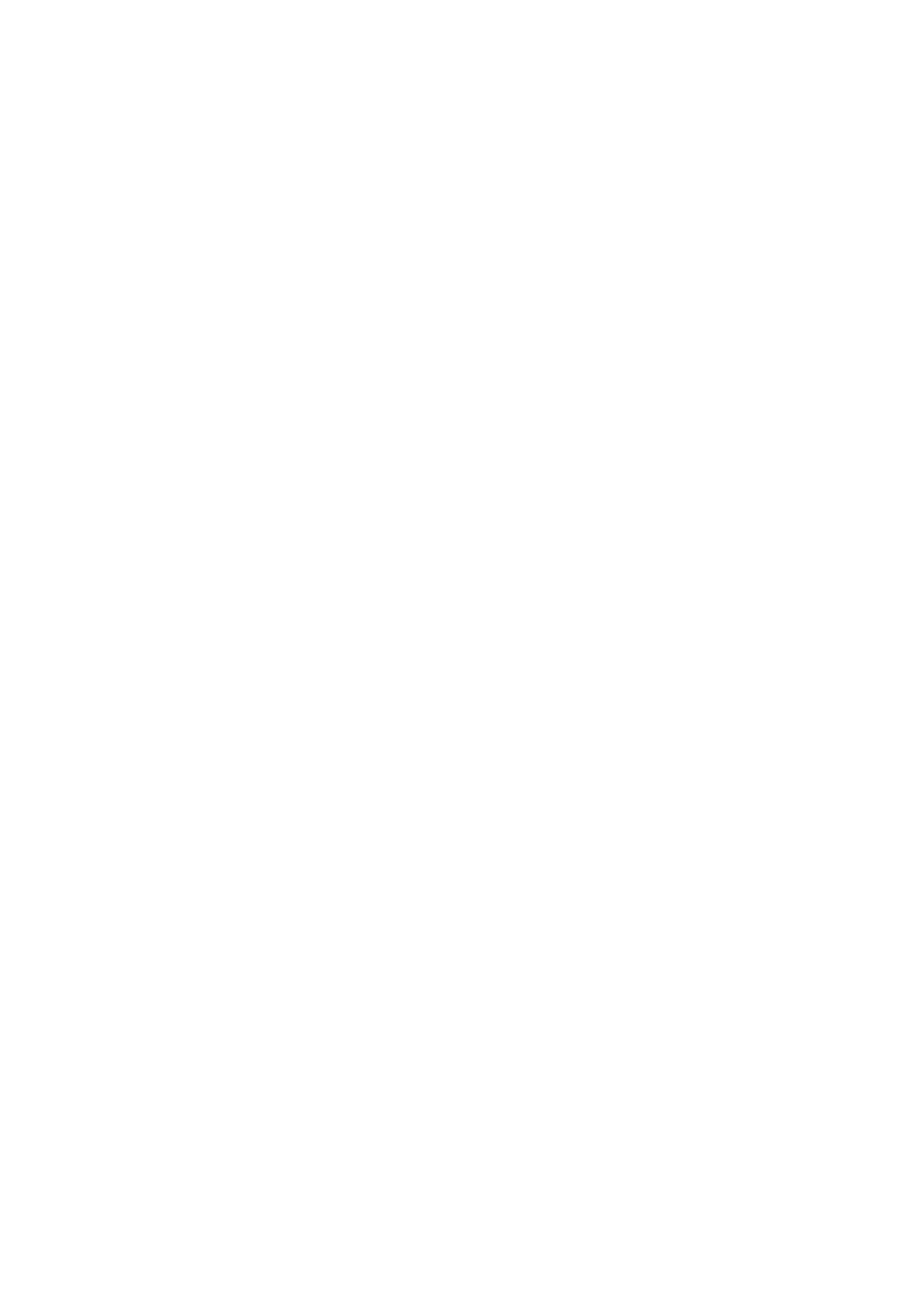# **TABLE OF CONTENTS 28 SEPTEMBER 2018**

| <b>Business</b> |                                       | Page No. |
|-----------------|---------------------------------------|----------|
|                 |                                       |          |
| 1.              | <b>Meeting Conduct</b>                | 5        |
|                 | 1.1 Apologies                         | 5        |
|                 | 1.2 Conflict of Interest Declarations | 5        |
|                 | 1.3 Confirmation of Minutes           | 5        |
|                 | 1.4 Items not on the Agenda           | 5        |
|                 | 1.5 Public Participation              | 5        |
|                 |                                       |          |

**2. Public Excluded [5](#page-4-5)**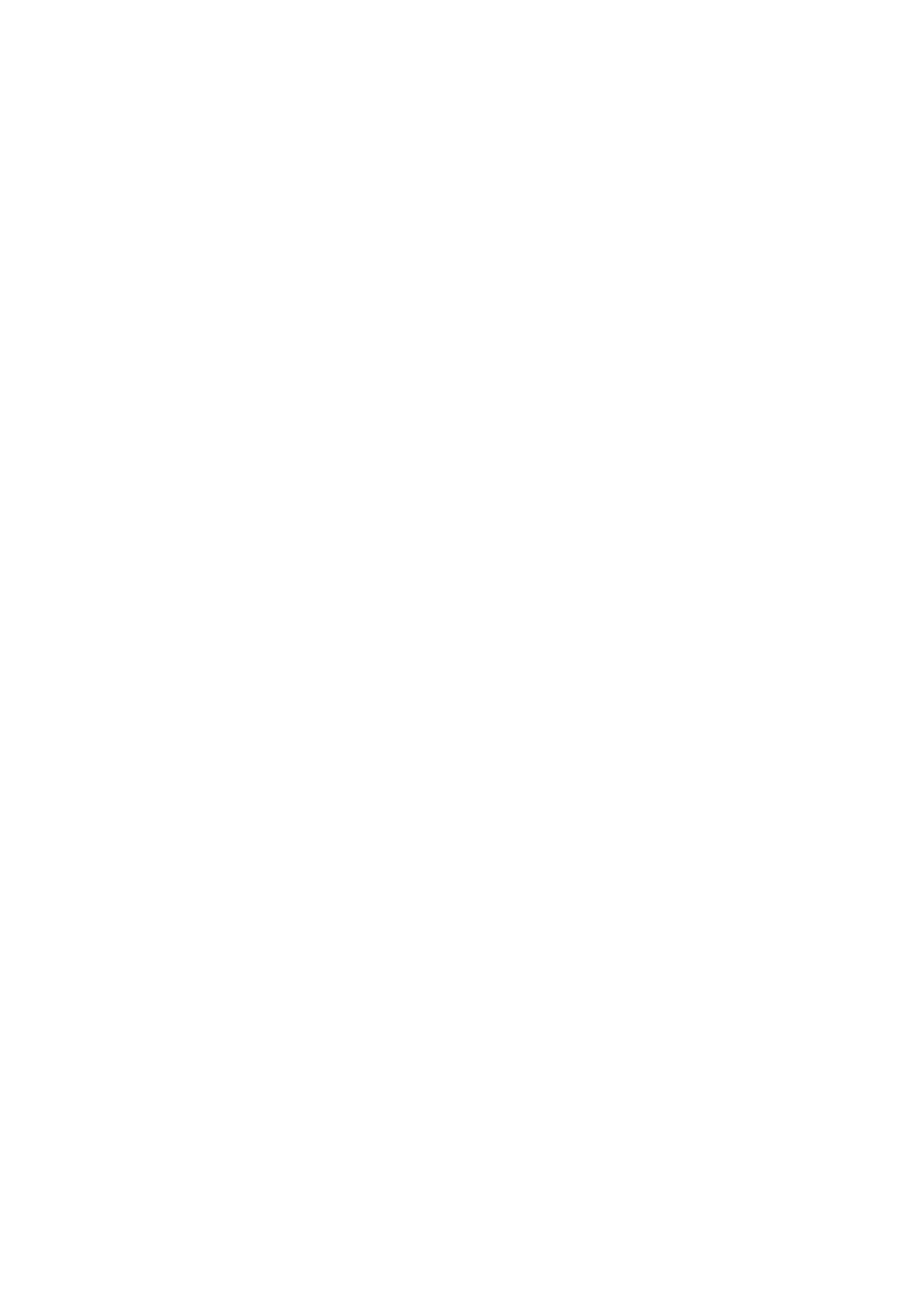## <span id="page-4-0"></span>**1 Meeting Conduct**

The Chairperson opened the meeting at 9.30.

### <span id="page-4-1"></span>**1.1 Apologies**

No apologies were received.

### <span id="page-4-2"></span>**1.2 Conflict of Interest Declarations**

No conflicts of interest were declared.

### <span id="page-4-3"></span>**1.3 Confirmation of Minutes**

#### **Moved Councillor Day, seconded Councillor Calvert**

#### **Resolved**

That the CEO Performance Review Committee:

1. Approve the minutes of the CEO Performance Review Meeting held on 27 June 2018, having been circulated, that they be taken as read and confirmed as an accurate record of that meeting.

**Carried**

### <span id="page-4-4"></span>**1.4 Items not on the Agenda**

There were no items not on the agenda.

### **1.5 Public Participation**

There was no public participation.

### <span id="page-4-5"></span>**2. Public Excluded**

#### **Moved Councillor Day, seconded Mayor Lester**

#### **Resolved**

That the CEO Performance Review Committee:

1. Pursuant to the provisions of the Local Government Official Information and Meetings Act 1987, exclude the public from the following part of the proceedings of this meeting namely:

<span id="page-4-6"></span>

| General subject of the matter to<br>be considered | Reasons for passing this<br>resolution in relation to each<br>matter | Ground(s) under section 48(1)<br>for the passing of this resolution |
|---------------------------------------------------|----------------------------------------------------------------------|---------------------------------------------------------------------|
| Feedback Review<br>2.1                            | 7(2)(a)                                                              | s48(1)(a)                                                           |